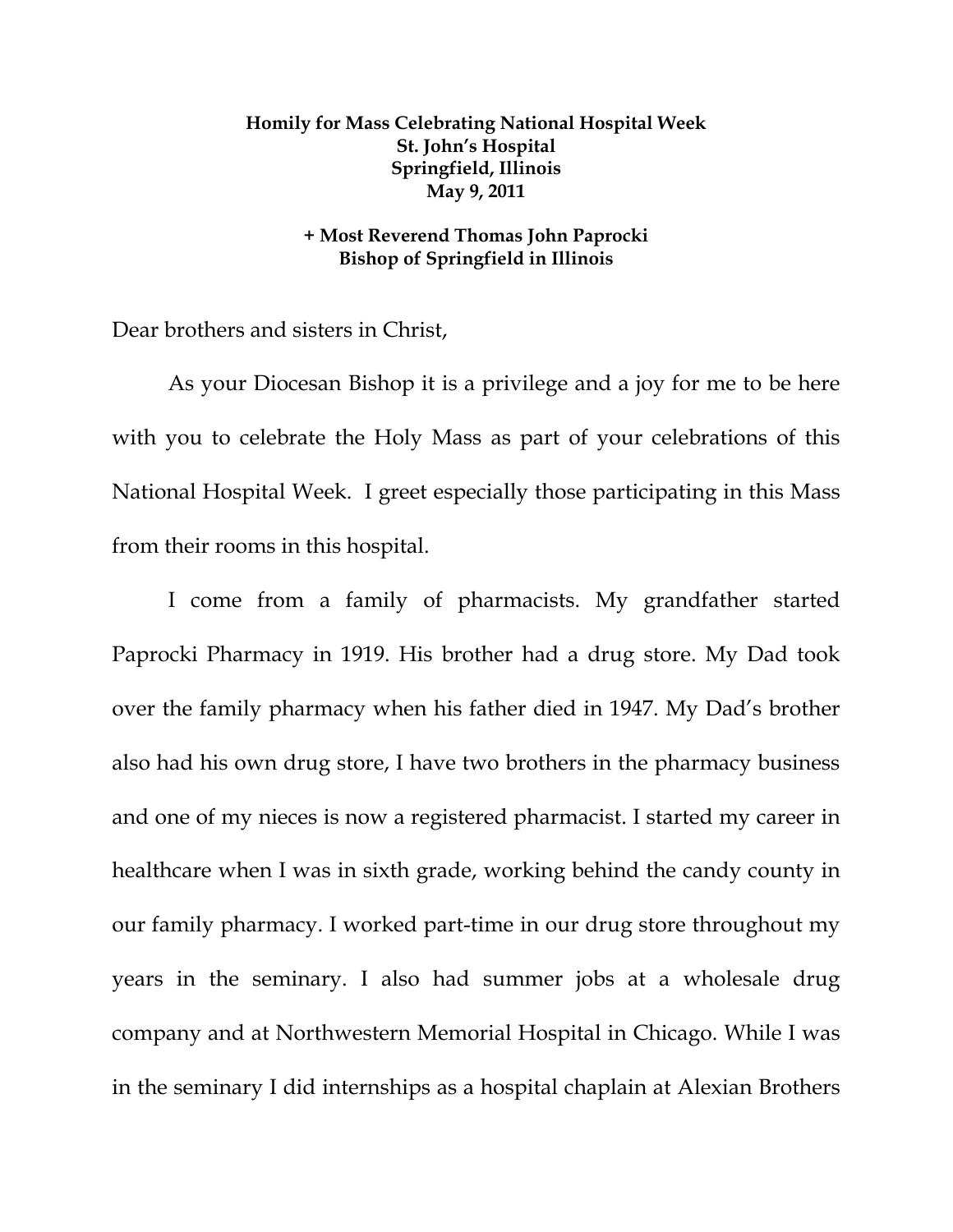Medical Center in Elk Grove Village, Illinois, and at Parkland Memorial Hospital in Dallas, Texas. My graduate thesis in theology was in medical ethics. When I was Auxiliary Bishop of Chicago, I served as the Cardinal's Liaison for Health and Hospital Affairs and I currently serve as a Member of the United States Conference of Catholic Bishops' Task Force on Health Care, so I have more than a passing interest in the subject health care.

 The importance of hospitals in society cannot be denied and neither can the influence of faithful Catholics in their growth through the centuries. Although the purpose of hospitals has changed somewhat with the passage of time (some were established to serve orphans, others the elderly, others soldiers, etc.), their initial purpose remains.

 The word "hospital" comes from the Latin *hospes*, which is one of those "janus words," technically called a contronym, that conveys opposite meanings in the same word. Thus, *hospes* means both "guest" and "host." Hence, a hospital is – first and foremost – a place where guests – be they strangers or friends – are welcomed and given hospitality by their hosts.

 This work of welcoming those in need is part and parcel of the Christian life. Indeed, Saint Peter instructs us rather bluntly in this regard: "Practice hospitality ungrudgingly to one another" (I Peter 4:9). Saint Paul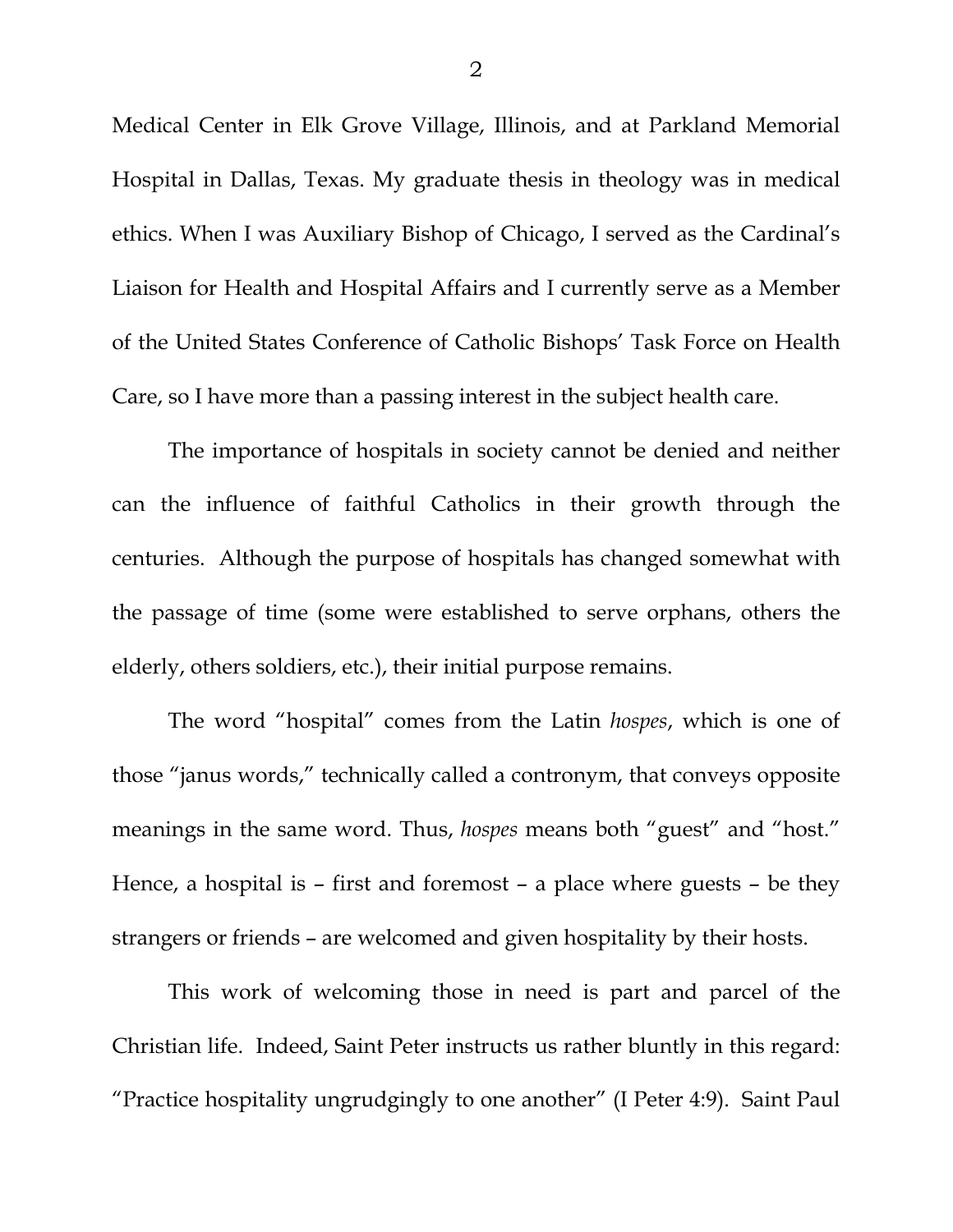likewise instructs us to "contribute to the needs of the saints, practice hospitality" (Romans 12:9).

 Clearly, then, part of this work of hospitality is meeting the needs of those who are welcomed in the name of Christ. Their physical needs must often first be met before their spiritual needs can be met. Many of these physical needs involve physical health which organically led to the formation of hospitals as we know them today, as places of bodily healing.

 Your theme for this National Hospital Week is a fitting one: "Champions of Care." Too often today we are tempted always to think first of ourselves, to see ourselves as these champions of care. No doubt, this is certainly what the administrative staff desires the various hospital employees do, to seek to become such champions for your patients. And, certainly, this should be your goal, but not in a self-seeking way but in way that leads to a growth in holiness and love.

 Within the communion of saints, we see countless such champions of care. Today we can think particularly of Saints Cosmas and Damian, the twin brother physicians whose work – in sharp distinction of the medical work of others of their day – actually brought their patients healing. They lived in present-day Syria and accepted no money for their services, which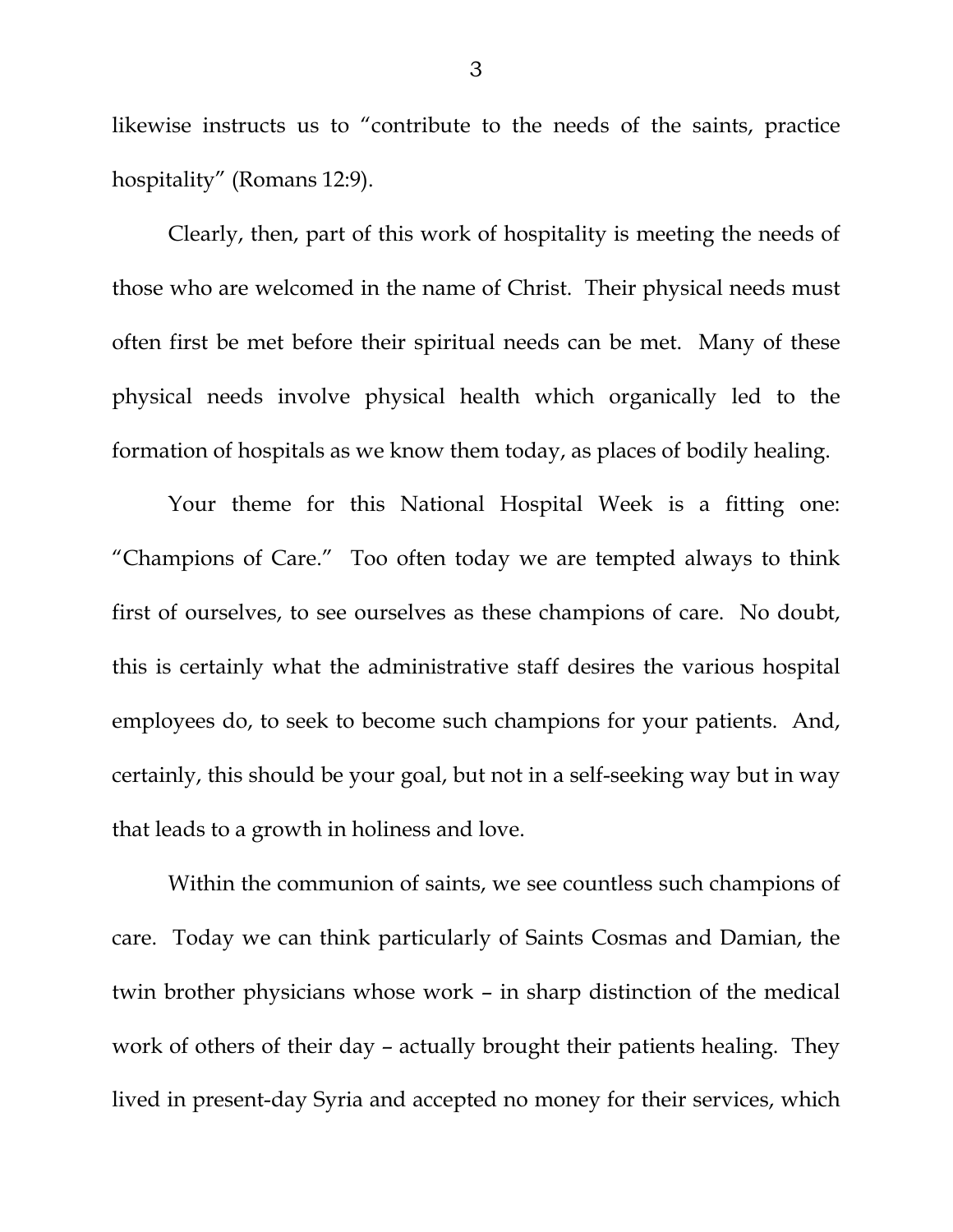drew the attention of others and led many to become Christians. Their generous and loving service eventually won for them the martyrs' crown around the year 287.

 We can think, too, of Saint Elizabeth of Hungary who, after the death of her husband Ludwig in 1227, sold her possessions to establish hospitals for the poor. Elizabeth was only twenty years of age then and she devoted the remainder of her life to the care of the poor. She died only four years later.

 In our own country with think of Saint Damien of Moloka'i, whose memorial we will celebrate tomorrow. In his own day, Damien was known as the "hero of Moloka'i" and "the Leper Priest" because he, unlike all others, placed himself at great risk in his care of the lepers. After laboring among the lepers for ten years, Damien himself contracted the dreaded disease and died five years later in 1889.

 In our own day, we can, of course, of Blessed Teresa of Calcutta, whose life of humble love of the poorest of the poor radiated the love of Jesus Christ far and wide. It is the radiation of this love that is present in ever true champion of care.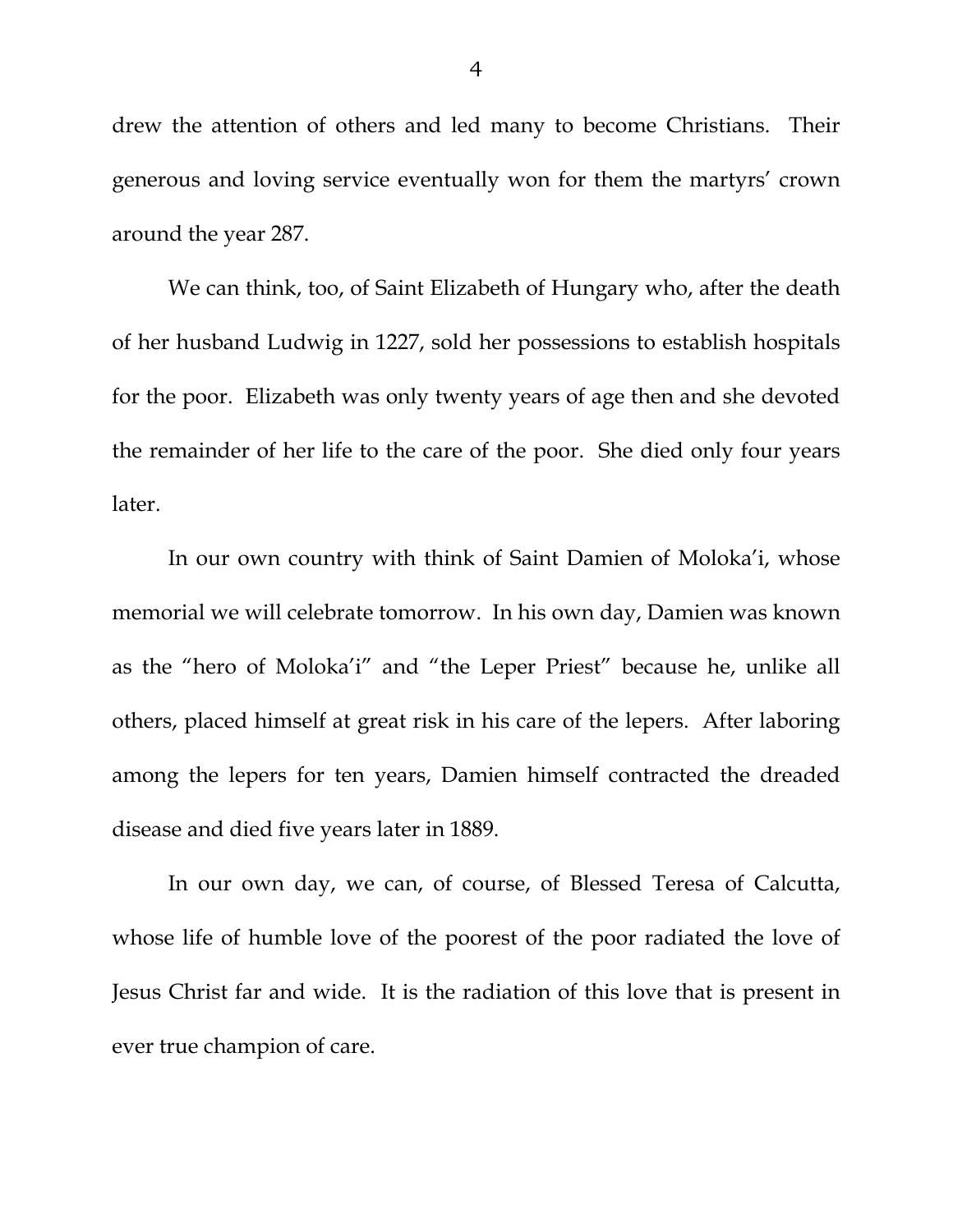Why is it that your patients choose a Catholic hospital for their medical care? It is surely not simply because you are here; it is surely not simply because of the quality care you provide for them; and it is surely not simply a flip of their coin.

 Your patients choose this Catholic hospital dedicated to Saint John because, like the crowds in the Gospel passage we have just heard, your patients are "looking for Jesus" (John 6:24).

 Jesus confronted the true desires of the crowds who sought him because he knew they were not seeking him for their salvation; rather, they sought him only because he multiplied the loaves and the fishes. They did not yet understand that their spiritual life is far more important and of greater concern than their physical life. Nevertheless, the two are not unrelated.

 For this lack of understanding, Jesus reprimanded them. "Do not work for food that perishes," he said to them, "but for the food that endures for eternal life" (John 6:27). This same message you must hand on to your patients.

 Each of your patients comes to you seeking physical healing and restoration, perhaps without recognizing that they have also come seeking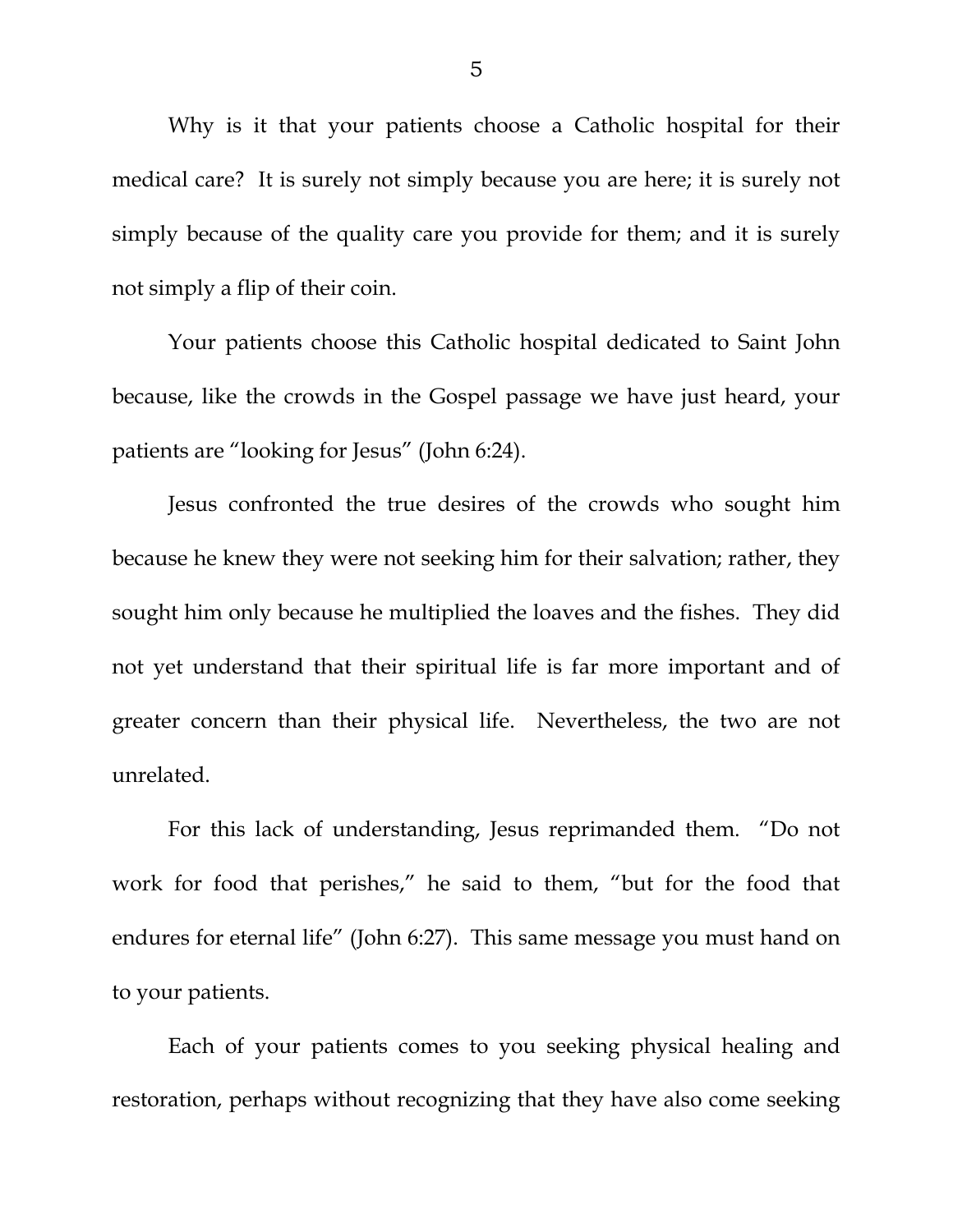the Lord. In this profound moment of encounter, you have a grace-filled opportunity to lead your patients ever deeper into the mysterious love of Jesus Christ.

 You must always remember that your primary concern must always be to show each of your patients in every part of this hospital the love that Jesus Christ has personally for each one of them.

 Let me now speak to the patients who are present with us. In your time of suffering, you must look to the cross of the Lord and see there the depth of his love for you. As you look upon the sufferings he endured for your salvation, you can join your own sufferings to his, to complete, as Saint Paul says, "what is lacking in Christ's afflictions for the sake of his body, that is, the Church" (Colossians 1:24).

 The Lord desires to use your sufferings in his work of salvation. Seek, then, to unite yourself to him so that through you he might bless abundantly those who have grown lax in the practice of the faith, those who live in contradiction to the moral law written on their hearts and those who seek to hurt the followers of Christ.

In his message for this year's World Day of the Sick, Pope Benedict said, "Dear sick and suffering, it is precisely through the wounds of Christ